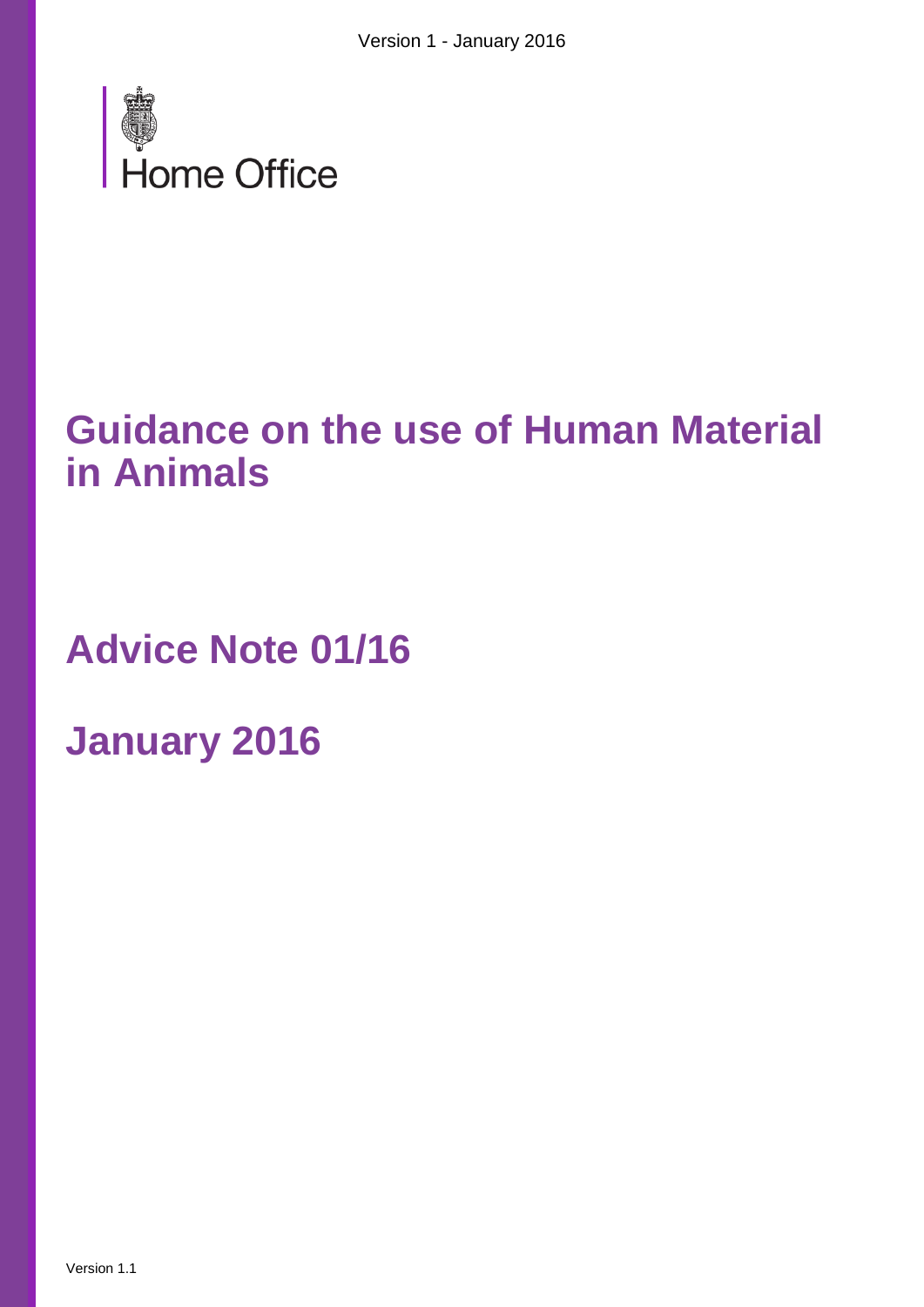# **Contents**

| <b>Section</b>                                                                                                                                                      | Page              |
|---------------------------------------------------------------------------------------------------------------------------------------------------------------------|-------------------|
| Introduction                                                                                                                                                        | 3                 |
| Part A<br>Legislation<br>The Animals (Scientific Procedures) Act 1986<br>The Human Fertilisation and Embryology Act 1990<br>$\bullet$<br>The Human Tissues Act 2004 | 4<br>4<br>6<br>11 |
| Part B<br>The Academy of Medical Sciences Report on Animals Containing<br><b>Human Material</b>                                                                     | 13                |
| Part C<br>Regulatory pathways for different types of research involving the use<br>of human material in animals                                                     | 16                |
| Part D<br>Contacts                                                                                                                                                  | 18                |
| Part E<br>Glossary                                                                                                                                                  | 19                |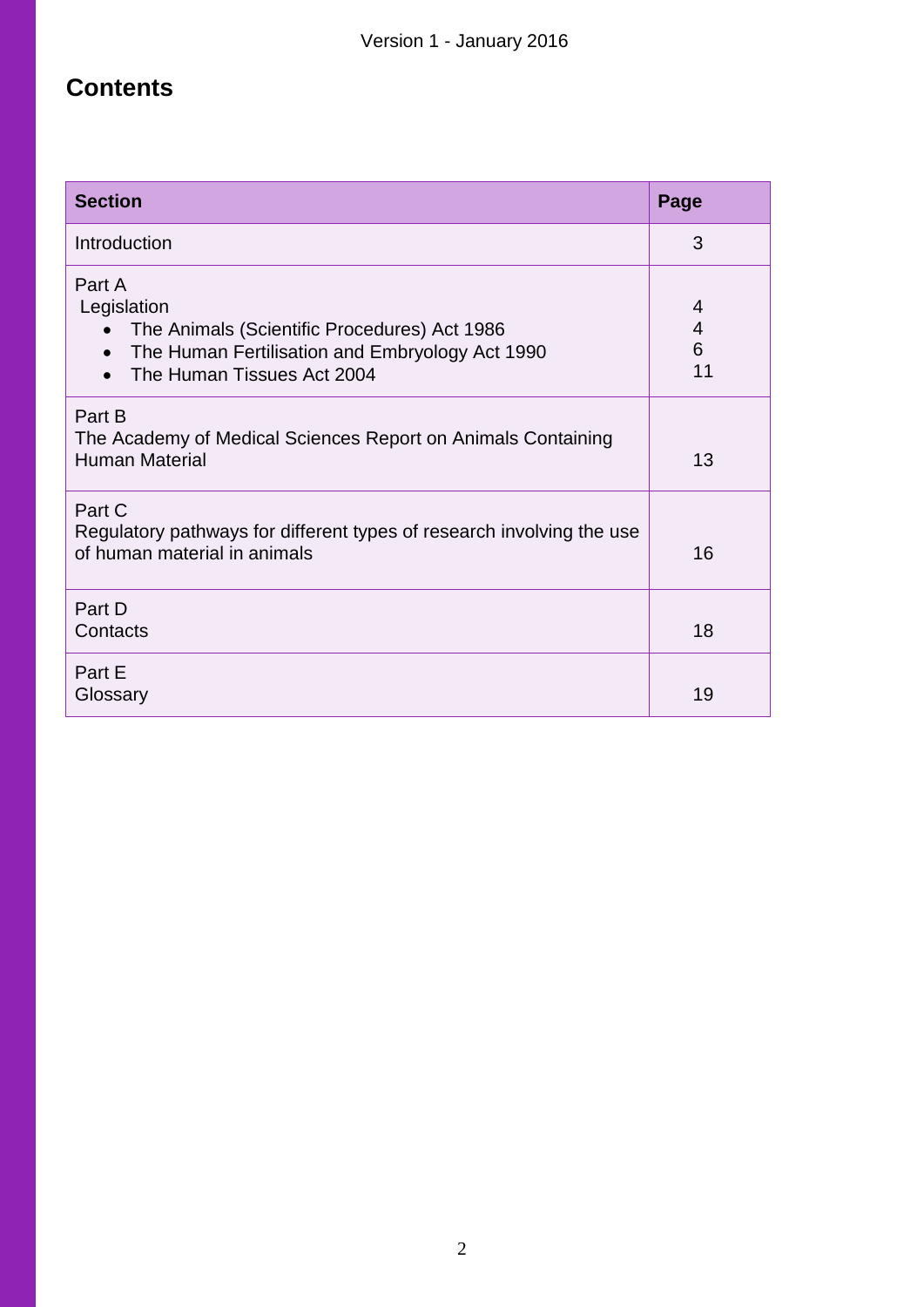# Introduction

This note provides guidance on the regulation of scientific research involving the use of human material in animals.

While most research of this sort will only require licence authority from a single regulator, some may require submission to more than one and/or referral to the national expert body<sup>1</sup> before licence authorities can be granted. Investigators should therefore make early contact with at least one of the regulators (see below) for advice on the authorities they will require.

This brief note should be read in conjunction with the report on Animals Containing Human Material (ACHM) published by the Academy of Medical Sciences in July 2011<sup>2</sup>; the statutory Guidance on the Operation of the Animals (Scientific Procedures) Act 1986<sup>3</sup> and the UK Stem Cell Tool Kit<sup>4</sup> which provides regulatory information on human stem cell research.

# **Structure of this guidance**

The guidance is in five parts.

Part A provides background information on relevant legislation.

Part B sets out the proposals for the classification of experiments included in the Academy of Medical Sciences report on Animals Containing Human Material published in July 2011. Part B also provides examples of work in the relevant categories that is currently feasible and licensed.

Part C provides guidance on the regulatory pathways applicable to different types of research involving the use of human material in animals.

Part D provides contact details for regulators.

Part E provides a glossary of relevant terms and abbreviations.

<sup>1</sup> The Animals in Science Committee set up under the Animals (Scientific Procedures) Act 1986 (as amended by SI 2012/3039). <sup>2</sup> <http://www.acmedsci.ac.uk/p99puid222.html>

<sup>&</sup>lt;sup>3</sup> <https://www.gov.uk/government/publications/operation-of-aspa><br><sup>4</sup> http://www.gov.uk/government/publications/operation-of-aspa

<http://www.sc-toolkit.ac.uk/home.cfm>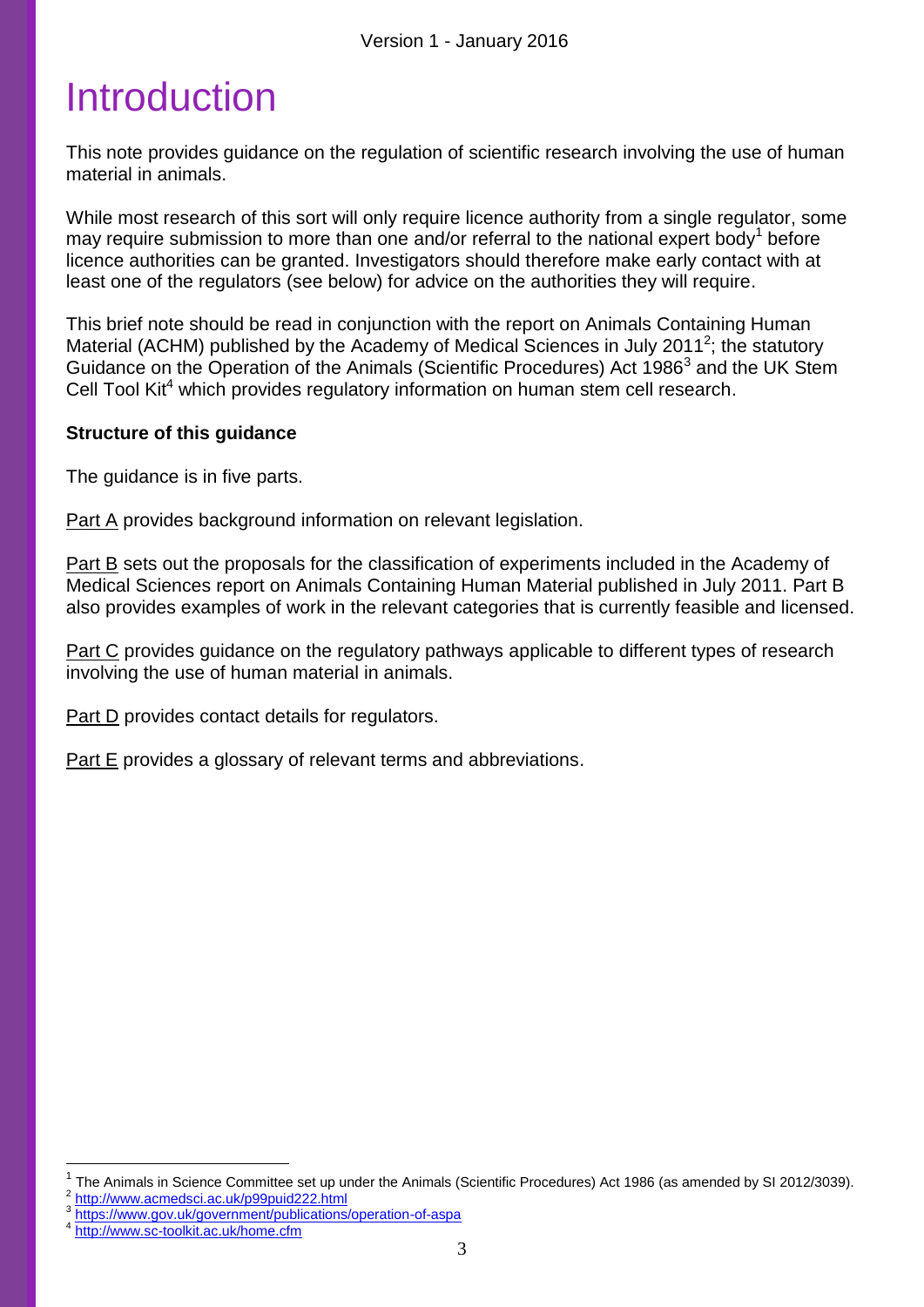# Part A: Legislation

Part A covers the following legislation:

- The Animals (Scientific Procedures) Act 1986 (as amended by SI 2012/3039 $^5$ )
- The Human Fertilisation and Embryology Act 1990 (as amended $6$ )
- The Human Tissue Act 2004.

# The Animals (Scientific Procedures) Act 1986

The Animals (Scientific Procedures) Act 1986 (ASPA)<sup>7</sup> regulates procedures that are carried out on 'protected animals' for scientific research and testing that may cause pain, suffering, distress or lasting harm to those animals. ASPA also regulates the breeding and supply of certain species of animals for use in regulated procedures and the breeding of animals for the use of their organs or tissues in procedures.

# **What is a regulated procedure under ASPA?**

A procedure is regulated if it is carried out on a protected animal and may cause that animal a level of pain, suffering, distress or lasting harm equivalent to, or higher than, that caused by inserting a hypodermic needle according to good veterinary practice.

# **What animals are protected under ASPA?**

ASPA protects *all living vertebrates, other than man, and any living cephalopod*.

*Fish and amphibia* are protected once they can feed independently and *cephalopods* at the point of hatching.

*Embryonic and fetal forms of mammals, birds and reptiles* are protected during the last third of their gestation or incubation period.

In addition, *embryonic and fetal forms* are protected from an earlier stage of development if two conditions are both met:

a) the animal is to be allowed to live until after it attains the stage of its development when it becomes a protected animal;

and

b) the procedure is likely to cause the animal pain, suffering, distress or lasting harm after they have developed to that stage.

For example, the entire process of producing a genetically altered animal by making a genetic change to an egg will be regulated where any adverse effects may not be seen until the animal reaches the protected stage, or, until the animal is an adult.

 5 The Animals (Scientific Procedures) Act 1986 Amendment Regulations 2012

 $6$  Amended by the Human Fertilisation and Embryology Act 2008

<sup>7</sup> <https://www.gov.uk/research-and-testing-using-animals#animals-scientific-procedures-act-1986>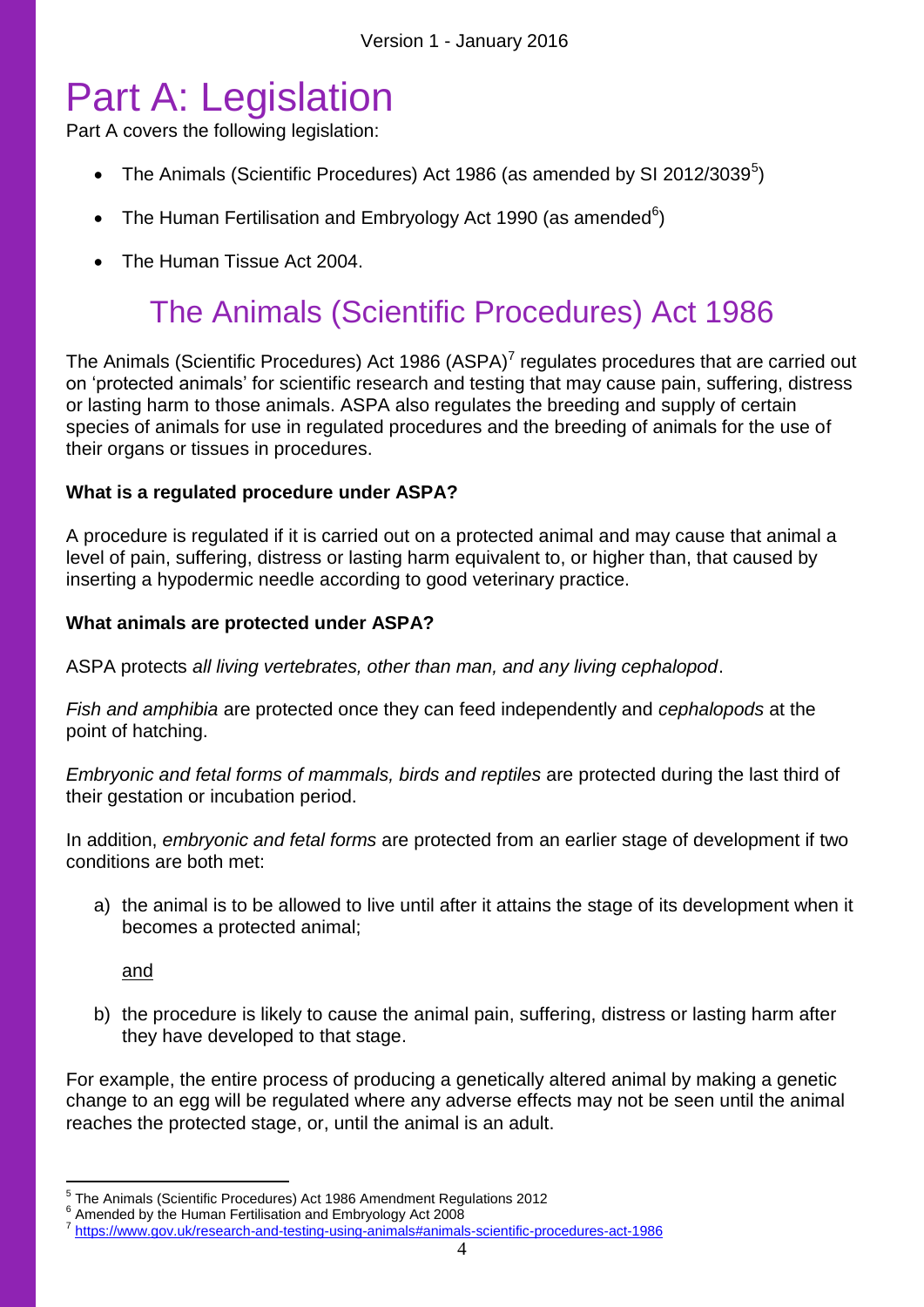# **What licences are required under ASPA?**

ASPA has a three-level licensing system:

- those carrying out procedures must hold a '*personal licence*', which ensures that they are qualified and suitable;
- the programme of work in which the procedures are carried out must be authorised in a '*project licence*';
- the place at which the work is carried out must hold an '*establishment licence*' (issued under ASPA section 2C).

# **What restrictions apply under ASPA?**

ASPA requires that before a project licence is issued the Secretary of State must weigh the benefits to humans, other animals, or the environment against the harms to the animals involved.

A licence cannot be granted if the work could be carried out without using animals (see also the section on the Human Fertilisation and Embryology Act 1990 below). The Secretary of State must exercise his or her functions with a view to ensuring compliance with the principles of replacement, reduction and refinement. If scientifically satisfactory methods which do not use protected animals are available they must be used, the number of protected animals used should be reduced to a minimum and the pain, suffering, harm and distress caused should be kept to a minimum.

The Secretary of State may refer applications for project licences to the Animals in Science Committee (see Part C, below), or external expert assessors, for independent scientific or ethical advice.

Under ASPA, project licences may be granted for programmes of work of up to five years duration.

### **Permissible purposes under ASPA**

A project licence cannot be granted unless the programme of work is for one of the following purposes:

- a) basic research;
- b) translational or applied research with one of the following aims:

(i) the avoidance, prevention, diagnosis or treatment of disease, ill-health or other abnormality, or their effects, in humans, animals or plants;

(ii) the assessment, detection, regulation or modification of physiological conditions in humans, animals or plants; or

(iii) the improvement of the welfare of animals or of the production conditions for animals reared for agricultural purposes;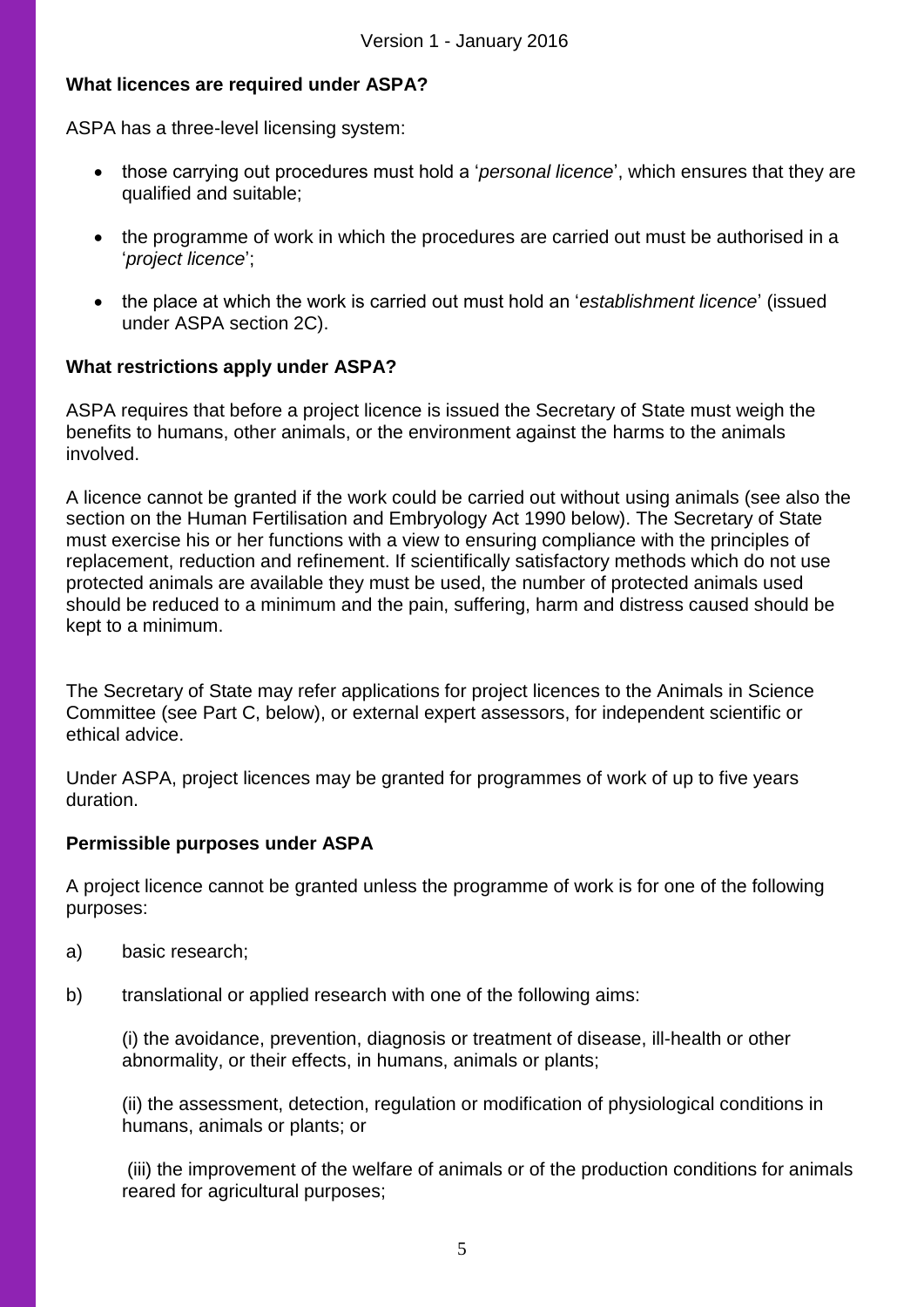c) the development, manufacture or testing of the quality, effectiveness and safety of drugs, foodstuffs and feed-stuffs or any other substances or products, with one of the aims mentioned in paragraph (b);

d) the protection of the natural environment in the interests of the health or welfare of humans or animals;

e) research aimed at preserving the species of animal subjected to regulated procedures as part of the programme of work;

f) higher education or training for the acquisition, maintenance or improvement of vocational skills;

g) forensic inquiries.

# **Applying for a project licence under ASPA**

Project licence applications may take some time to prepare, especially if they describe a novel or complex programme of work or raise matters of significant public interest.

It is usually helpful, at an early stage, for the applicant to discuss a draft application with a Home Office inspector as well as with other experienced project licence holders. The named veterinary surgeon(s) and named animal care and welfare officer(s) at the establishment at which the work will be carried out should also be consulted.

All applications should also be reviewed by the local animal welfare and ethical review body (AWERB) at the establishment. The AWERB has several functions (for more detail see p17) and will advise on any local issues or policies relevant to the proposed work. Their conclusions will assist the decision by the establishment licence holder whether to support the application to work at their establishment. The complete application needs to be signed by the relevant establishment licence holder before it is submitted.

Application forms and details of where to send them are available at [https://www.gov.uk/research-and-testing-using-animals#animals-scientific-procedures-act-1986.](https://www.gov.uk/research-and-testing-using-animals#animals-scientific-procedures-act-1986)

# The Human Fertilisation & Embryology Act 1990, as amended

### **What is regulated under the 1990 Act?**

The Human Fertilisation and Embryology Act 1990 (as amended by the Human Fertilisation and Embryology Act 2008) (1990 Act) regulates, for research purposes, the creation, keeping and use of human embryos, the storage and use of human gametes to create embryos, and the creation and use of human admixed embryos (human/animal hybrid embryos).

The 1990 Act defines, and places clear limits on, the use of human embryos and human admixed embryos in research. Certain activities are prohibited other than when conducted under licence from the statutory regulator set up under the 1990 Act, the Human Fertilisation and Embryology Authority (HFEA).

In October 2009, amendments were made to the 1990 Act, to bring into legislation the ability to create human/animal hybrid embryos for use in research, where the human DNA would be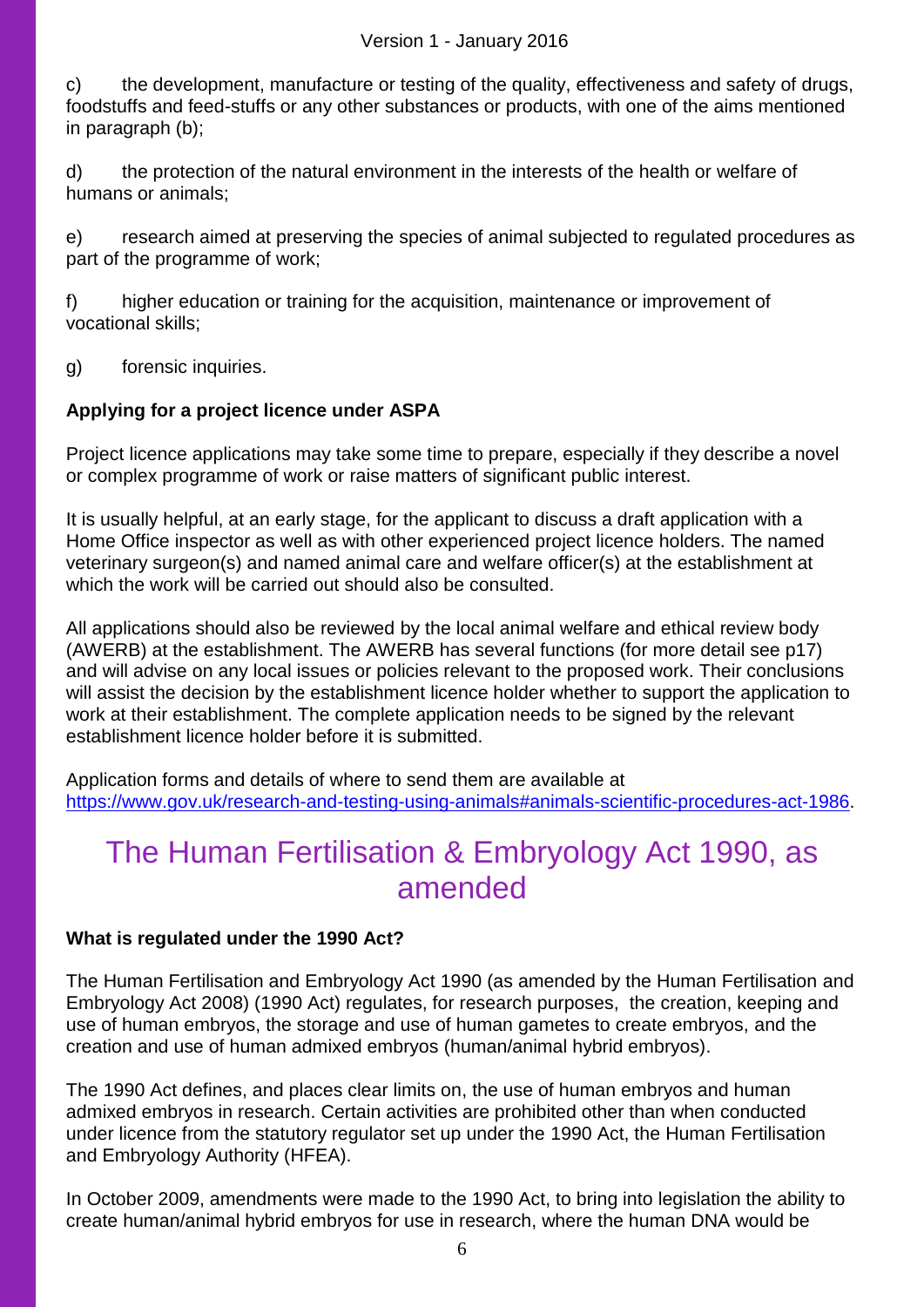dominant ("Human Admixed Embryos"). Prior to these changes the 1990 Act did not prohibit the creation of such embryos and their use in research; the amendments brought about a defined regulatory structure.

The amendments also inserted a definition of "Human Admixed Embryo" into the 1990 Act, see below, and prohibited the placing of such embryos in either a human $^8$  or an animal $^9$ . The amendments also applied the controls and restrictions already applicable to human embryos created and/or used in research to human admixed embryos. These are that:

- embryos can only be created and/or used for research purposes if a research licence for that project has first been granted by the national regulator, the Human Fertilisation & Embryology Authority (HFEA)<sup>10</sup>.
- before granting a research licence the HFEA must be satisfied that:
	- o any proposed use of embryos or human admixed embryos is necessary for the purposes of the research<sup>11</sup>,
	- o the research is necessary or desirable for the principal purposes set out in the  $Act^{12}$ .
- embryos or human admixed embryos cannot be kept or used after the appearance of the primitive streak or for longer than 14 days (beginning with the day on which the process of creating the embryo began, not counting any time during which the embryo was in storage<sup>13</sup>), whichever is the shorter<sup>14</sup>.

The HFEA has the power to grant research licences for up to three years for individual research projects. All licence applications are evaluated by the HFEA's Licence Committee.

# **What is a 'human admixed embryo'?**

Subsection 4A(6) of the Human Fertilisation & Embryology Act 1990, as amended, defines a "human admixed embryo" as:

(a) an embryo created by replacing the nucleus of an animal egg or of an animal cell, or two animal pronuclei, with—

- (i) two human pronuclei,
- (ii) one nucleus of a human gamete or of any other human cell, or
- (iii) one human gamete or other human cell,

(b) any other embryo created by using—

 $\overline{a}$ 

(i) human gametes and animal gametes, or

 $8$  Subsection 4A(1) of the Human Fertilisation & Embryology Act 1990, as amended.

 $9$  Subsection 4A(4) of the Human Fertilisation & Embryology Act 1990, as amended.

<sup>10</sup> Subsection 3(1) and (1A) of the Human Fertilisation & Embryology Act 1990, as amended.

<sup>&</sup>lt;sup>11</sup> Paragraph 3(5) of Schedule 2 to the Human Fertilisation & Embryology Act 1990, as amended.

<sup>12</sup> Paragraph 3A)(1) of Schedule 2 to the Human Fertilisation & Embryology Act 1990, as amended.

<sup>&</sup>lt;sup>13</sup> Subsection 3(3) of the Human Fertilisation & Embryology Act 1990, as amended.

 $14$  Subsection 3(4) of the Human Fertilisation & Embryology Act 1990, as amended.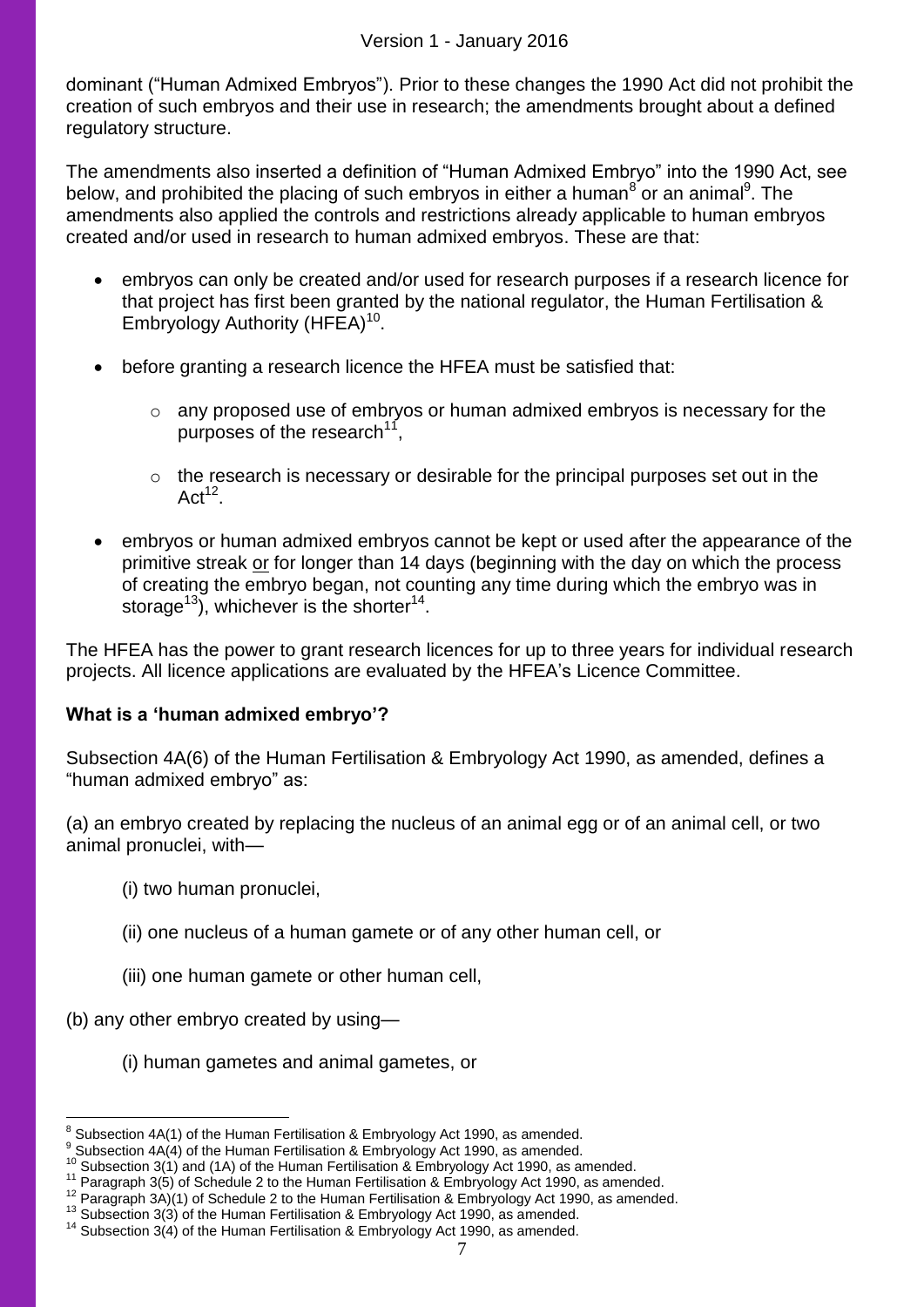(ii) one human pronucleus and one animal pronucleus,

(c) a human embryo that has been altered by the introduction of any sequence of nuclear or mitochondrial DNA of an animal into one or more cells of the embryo,

(d) a human embryo that has been altered by the introduction of one or more animal cells, or

(e) any embryo not falling within paragraphs (a) to (d) which contains both nuclear or mitochondrial DNA of a human and nuclear or mitochondrial DNA of an animal (''animal DNA'') but in which the animal DNA is not predominant.

#### **In what circumstances does section 4A(6)(e) apply?**

There is no definition in law as to the meaning of the word predominant, however in October 2008, the House of Lords Parliamentary Under-Secretary of State in the Department of Health, at the time, Lord Darzi highlighted the following:

*"If it were considered that an embryo was to be created in which the human DNA would ultimately predominate, an application for an admixed research licence would have to be made to the HFEA at the outset. This is because a licence is required to bring about the creation of a human admixed embryo. If a researcher was intending to create an embryo that would at some stage be predominantly human, for however short that time might be, they would need a licence to do so.*

*The noble Lord, Lord Walton, also referred to tetraploid complementation where the cells of an early animal embryo are altered so that they contain twice the usual complement of DNA. These cells could give rise only to extra-embryonic tissue—for example, a placenta—and any human cells placed within it could give rise to the embryo proper. It would be an admixed embryo for the purposes of the new catch-all category that the Bill is adding to the definition of human admixed embryo at Clause 4.<sup>15</sup>*

The HFEA's Licence Committee can only make a decision by applying the tests required by the Act. The assessment will therefore also consider whether or not the entity should be classed as a human admixed embryo, in which human "functionality" may predominate. However, here it is important to note, the law prohibits embryos or human admixed embryos being kept or used after the appearance of the primitive streak or for longer than 14 days.

Due to the complexity of research proposals in this area they will be considered on a case by case basis. This will be carried out by the ASC with appropriate co-opted experts.

### **The principal purposes for which embryos and human admixed embryos may be used in research**

The principal purposes are set out in paragraph 3A(2) of Schedule 2 to the Human Fertilisation & Embryology Act 1990, as amended. They are:

- (a) increasing knowledge about serious disease or other serious medical conditions,
- (b) developing treatments for serious disease or other serious medical conditions,

<sup>&</sup>lt;sup>15</sup> Lords Hansard, 29 October 2008, Column 1624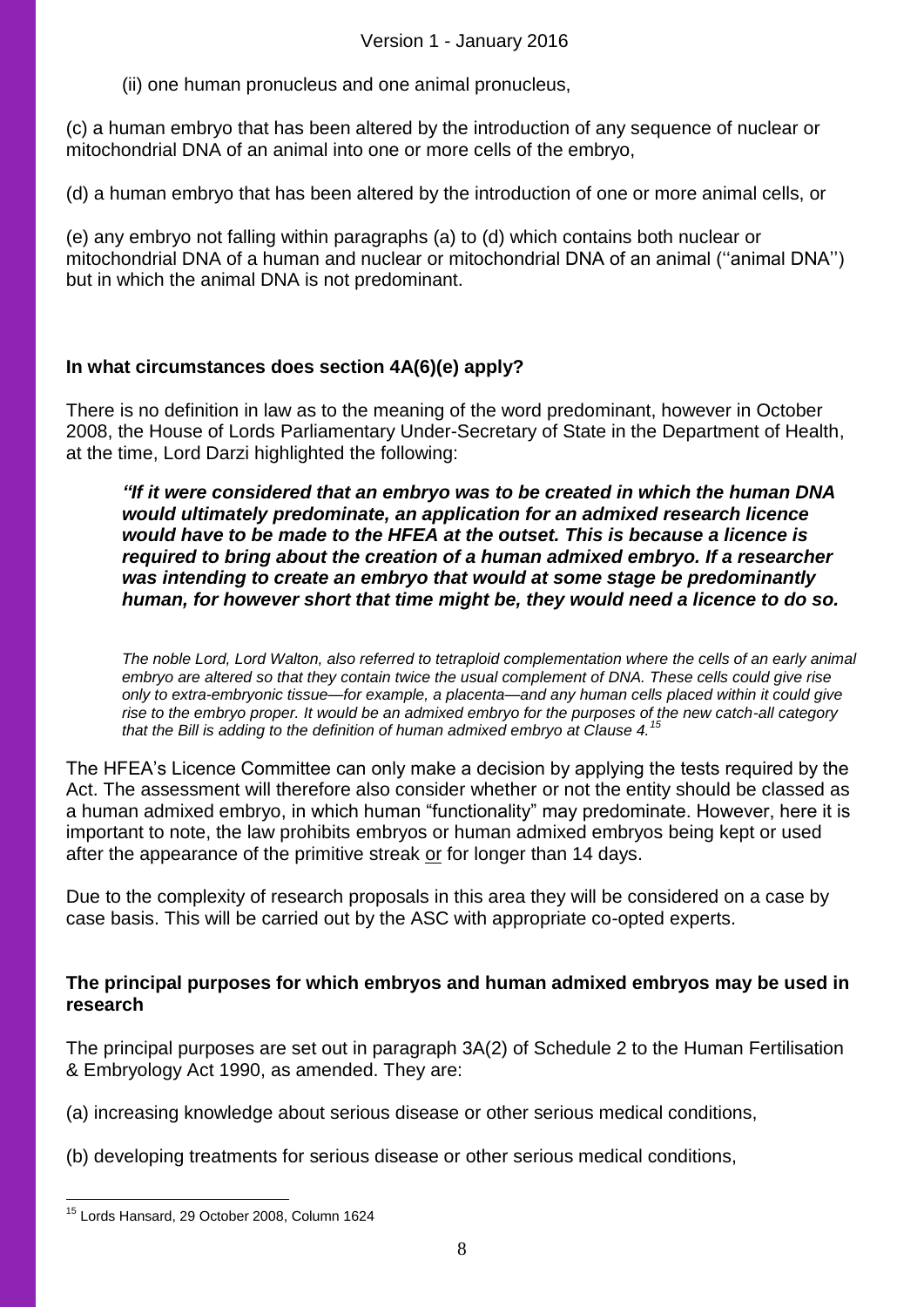(c) increasing knowledge about the causes of any congenital disease or congenital medical condition that does not fall within paragraph (a),

(d) promoting advances in the treatment of infertility,

(e) increasing knowledge about the causes of miscarriage,

(f) developing more effective techniques of contraception,

(g) developing methods for detecting the presence of gene, chromosome or mitochondrion abnormalities in embryos before implantation, or

(h) increasing knowledge about the development of embryos.

# **Offences under the HFE Act 1990 (as amended)**

Investigators should be aware that according to Section 41(1)(a) of the *HFE Act 1990* (as amended), a person who:

- (a) Mixes human gametes with animal gametes,
- (b) Brings about the creation of a human admixed embryo, or
- (c) Keeps or uses a human admixed embryo,

without an HFEA licence is guilty of an offence and liable to prosecution and liable on conviction or indictment to a term of imprisonment or a fine or both.

# **The use of alternatives under the ASPA 1986 and the HFE Act 1990**

The ASPA stipulates that a licence cannot be granted, under that Act, if the research can be conducted without using animals or animal tissue. A similar requirement appears in the HFE Act 1990, in that human embryos or human admixed embryos may not be used in research if the aims of the project can be achieved by other means. However, there are no powers under ASPA to require that a non-animal alternative that would involve a human embryo or human admixed embryo must be used in a research programme, the decision on that would still fall to the HFEA.

Lord Taylor (Home Office Minister) has given assurance during the passage of the regulations, in a response in December 2012, that:

*Under the Animals (Scientific Procedures) Act 1986, we cannot license work involving protected animals if there is a non-animal alternative. However, there is no power in the 1986 Act to require the work to be carried out under an alternative method. It would be for the HFEA to deal with anything that involved human embryos. There is therefore no risk of that drive occurring.<sup>16</sup>*

### **Applying for a research licence under the HFEA**

The first step, in obtaining a research licence from the HFEA, is to complete an initial enquiry form. The initial enquiry form informs the HFEA of the intended activities to be carried out under the licence. The form may be found at: [http://www.hfea.gov.uk/3388.html.](http://www.hfea.gov.uk/3388.html) Once completed the form should be sent, via email, to [regulationofresearch@hfea.gov.uk.](mailto:regulationofresearch@hfea.gov.uk)

<sup>16</sup> Lords Hansard, 13 December 2012, Column GC397-398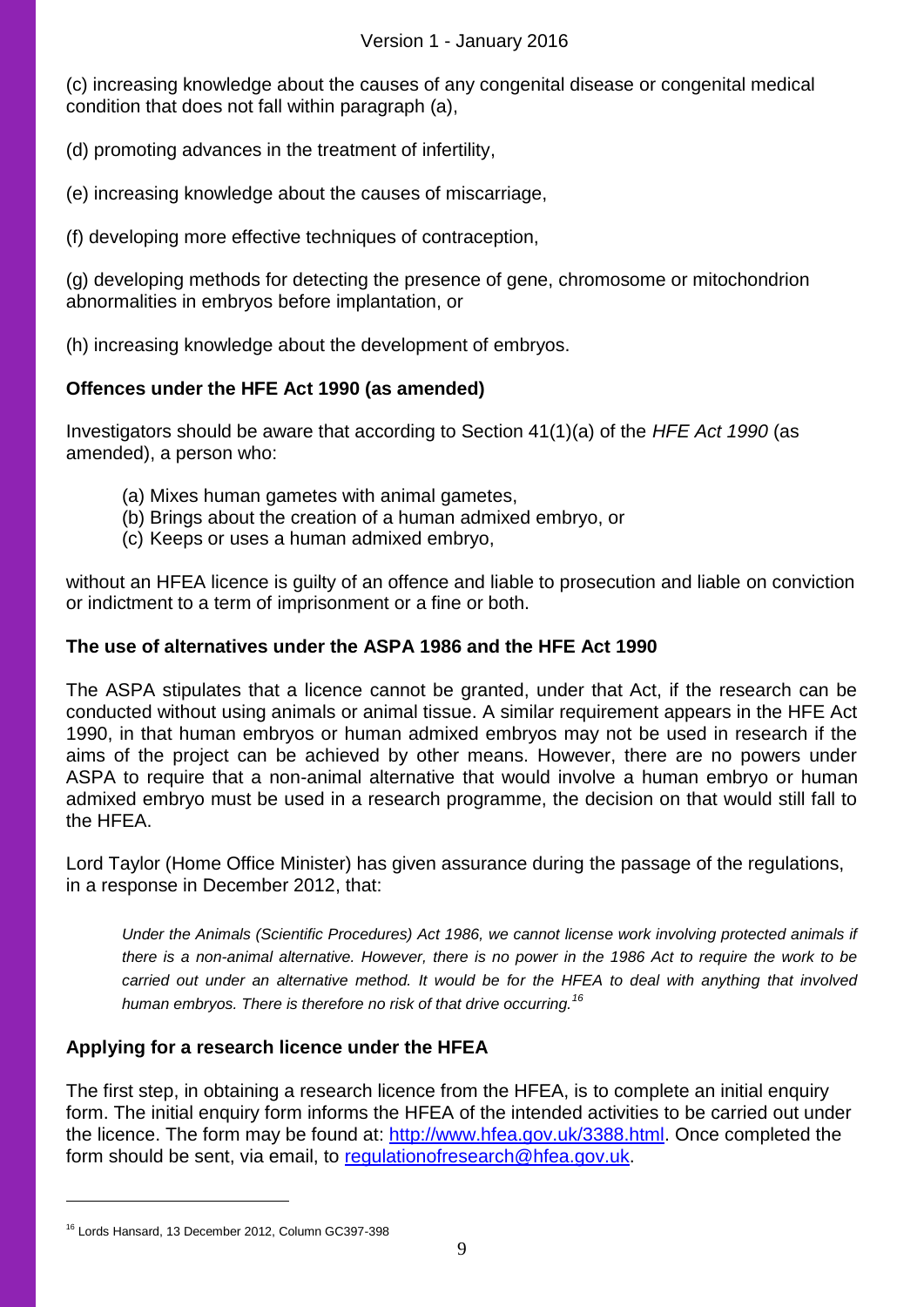# **The use of human stem cells in research**

The use of human stem cells in research follows a different pathway to that of embryos. Unlike embryo research, there is no licensing structure. There is also no prohibition on the use of human stem cells if the aims of the research could be achieved by other means. The HFEA's regulatory interest ends once stem cells are derived from the embryo.

The Gene Therapy Advisory Committee (GTAC) is the UK national Research Ethics Committee (REC) for clinical trials of gene therapy, other advanced therapy medicinal products and certain other types of research. The Health Research Authority (HRA) Board, in its capacity as the Appointing Authority for the GTAC, agreed new arrangements for ethics applications to GTAC at its Board meeting on 25 October 2012<sup>17</sup>.

In addition to its legal responsibility for trials of gene therapy medicinal products, GTAC is the national flagged REC for the following types of research:

- trials of stem cell therapy involving cells derived from stem cell lines;
- trials of other Advanced Therapy Medicinal Products (ATMPs), i.e. somatic cell therapy and tissue engineered products;
- trials of vaccines involving recombinant vectors or vectors with potentially immunoregulatory mediator molecules;
- first in human trials of vaccine vectors (or variants of vectors in use) or of engineered antigen molecules; and
- other non-CTIMP gene therapy research (e.g. non-interventional trials).

Research studies involving well-established adult stem cell therapies (for example, bone marrow transplantation) or types of vaccine may be reviewed by any appropriate REC.

# **The UK stem cell tool kit<sup>18</sup>**

 $\overline{a}$ 

The UK Stem Cell Tool Kit is a reference tool for those who wish to develop a programme of human stem cell research and manufacture, including clinical applications. It includes a scenario for use of embryonic stem cells in animals which shows the regulatory route to follow, this can be found at [http://www.sc-toolkit.ac.uk/scenarios/laboratory](http://www.sc-toolkit.ac.uk/scenarios/laboratory-restricteduseofembryonicstemcellsinanimals.cfm)[restricteduseofembryonicstemcellsinanimals.cfm](http://www.sc-toolkit.ac.uk/scenarios/laboratory-restricteduseofembryonicstemcellsinanimals.cfm)

The Tool Kit was reviewed and updated in 2012 by all of the relevant the Regulators, including the Home Office and the HFEA.

<sup>&</sup>lt;sup>17</sup> See<http://www.hra.nhs.uk/hra-news-and-announcements/new-arrangements-for-the-gene-therapy-advisory-committee/> <http://www.sc-toolkit.ac.uk/home.cfm>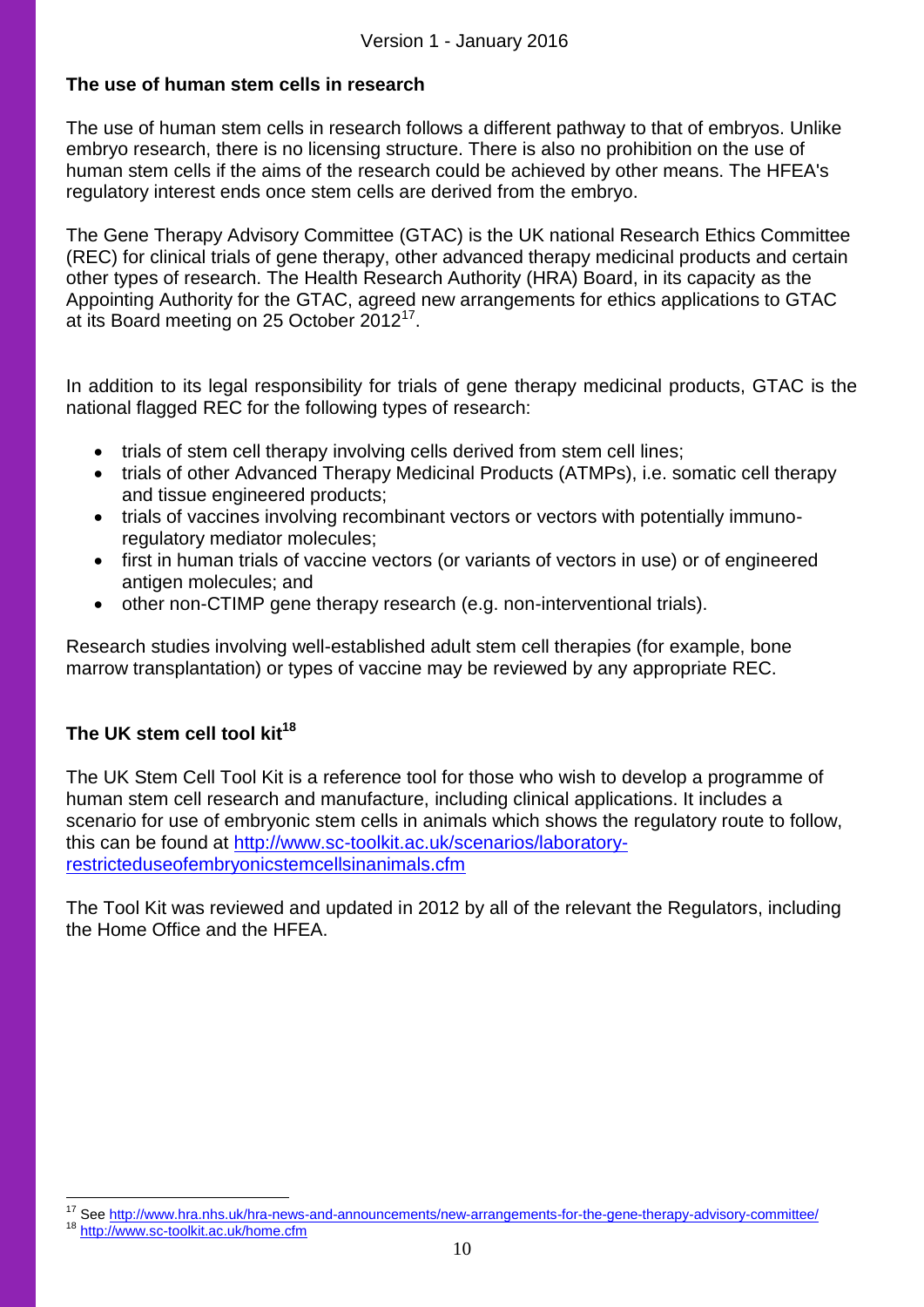# The Human Tissue Act 2004

# **Scope and purpose**

The Human Tissue Act 2004 (the HT Act) is the legal framework in England, Wales and Northern Ireland regulating the storage and use of human organs and tissue from the living, and the removal, storage and use of tissue and organs from the deceased, for health-related purposes and public display.

The Act is principally intended to ensure that appropriate consent is in place to enable the lawful retention and use of body parts, organs and tissue, for 'scheduled purposes', which include certain types of health-related research. The Act also prohibits certain forms of DNA analysis without consent throughout the UK.

The HT Act applies to human bodies and human tissue that consist of, or contain, human cells *other than*: hair and nails from living people; human gametes and embryos; and other human material created outside the human body (e.g. human cell lines).

Subject to exceptions, it prohibits the possession of 'bodily material' (from a living or deceased human body, consisting of, or including, human cells, including hair, nails and gametes) with the intention of analysing its DNA without consent. Except to the extent of the prohibition above, DNA itself (extracted human DNA, where no whole cells remain) is not regulated by the Act.

The Human Tissue Act 2004 regulates the removal, storage and use of human tissue for a range of "scheduled purposes" which include research "in connection with disorders, or the functioning, of the human body". Tissue that is subject to the requirements of the Act is termed "relevant material" which is defined as "material, other than gametes, which consists of or includes human cells". This brings within its scope human tissue xenografts, i.e. the transplantation of human tissue into another species.

The Human Tissue Authority (HTA) policy statement on human tissue xenograft can be found at <http://www.hta.gov.uk/legislationpoliciesandcodesofpractice/policyonhumantissuexenograft.cfm>

# **Application of the Human Tissue Act 2004 to the use of animals containing human material in research**

### Licensing requirements under the HT Act 2004

The application of human tissue xenografts is not considered a method of storing human tissue or cells and therefore does not require a storage licence. However, where human tissues and cells are being stored for a scheduled purpose (such as "research in connection with disorders, or the functioning, of the human body") before they are transplanted into a recipient species, a licence for storage may be required.

### Consent requirements under the HT Act 2004

When consent is obtained for tissue and/or cells to be used in research and it is known at the time of obtaining consent that this would involve the transfer of the material to animal models, this should be explained to the individual and consent should be obtained for this. This is based on the requirement that for consent to be valid the individual should understand the nature and purpose of what is proposed and they should be told how the tissue will be used. The transfer of tissue and/or cells to an animal model is a significant step that the individual should be informed of and consent to.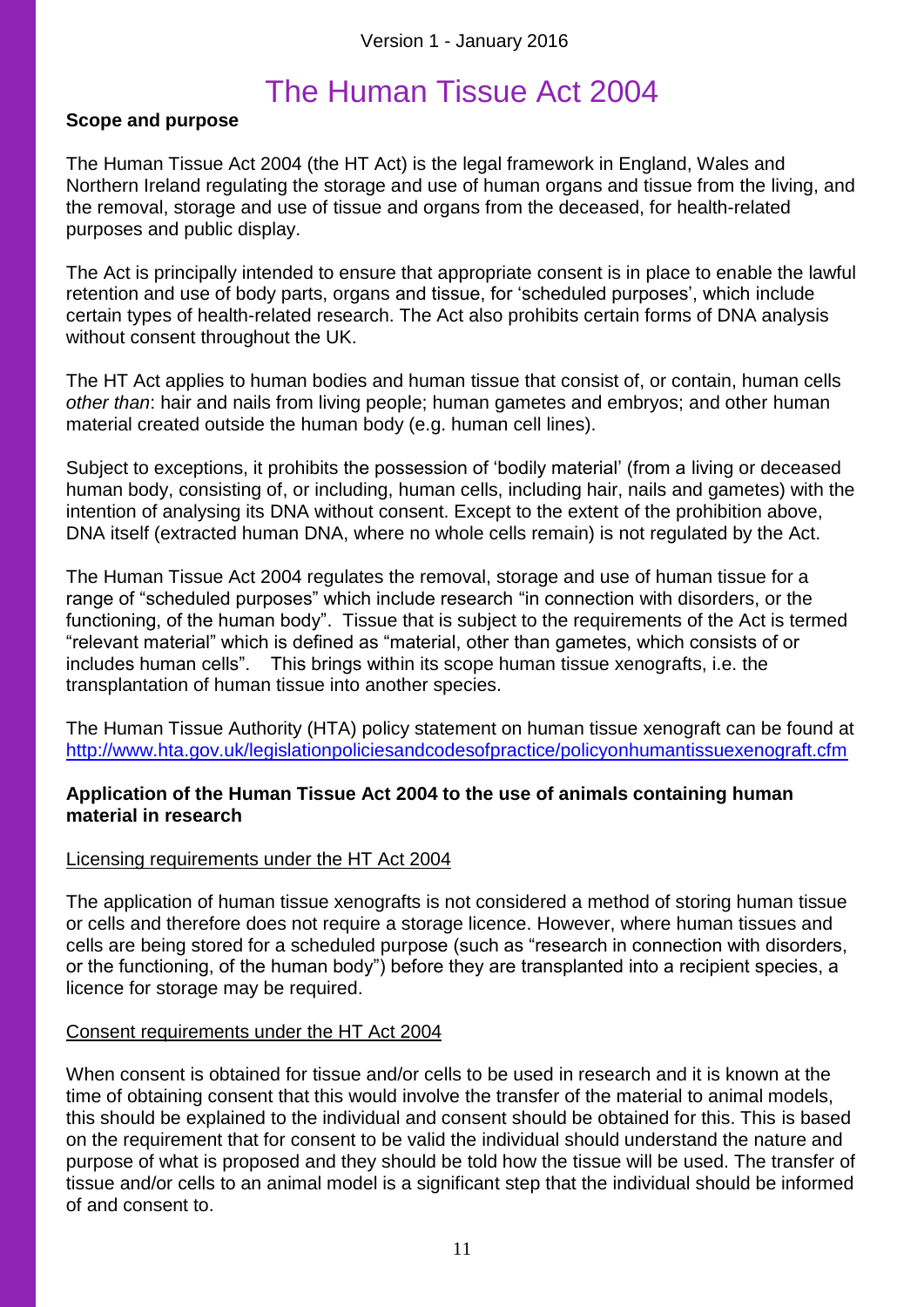Review by a research ethics committee appointed by the Health Research Authority (or equivalent in the Devolved Administrations) is required for research that involves material consisting of or including human cells where the research involves:

- storage or use of material from living persons collected on or after 1 September 2006 and the research is not within the terms of consent for research from the donor (in England, Wales or Northern Ireland); or
- material from living or deceased persons which is not held on premises with a licence from the Human Tissue Authority for research (in England, Wales or Northern Ireland); or
- analysis of DNA in material from living persons and the research is not within the terms of consent for research from the person whose body manufactured the DNA (anywhere in the UK).

# **Applying for a licence under the HTA**

To apply for a licence, an application form should be downloaded from the HTA's website and completed prior to submission. Application forms and further information are available at:

[http://www.hta.gov.uk/licensingandinspections/licenceapplicationguidance/licenceapplicationfor](http://www.hta.gov.uk/licensingandinspections/licenceapplicationguidance/licenceapplicationformsandguidancedocuments.cfm) [msandguidancedocuments.cfm.](http://www.hta.gov.uk/licensingandinspections/licenceapplicationguidance/licenceapplicationformsandguidancedocuments.cfm)

# **Human Tissue (Scotland) Act 2006**

There is separate legislation in Scotland - the Human Tissue (Scotland) Act 2006. The key provisions of this Act are the same as the HT Act 2004 but the methods of authorisation are different. For further details see http://www.legislation.gov.uk/asp/2006/4/contents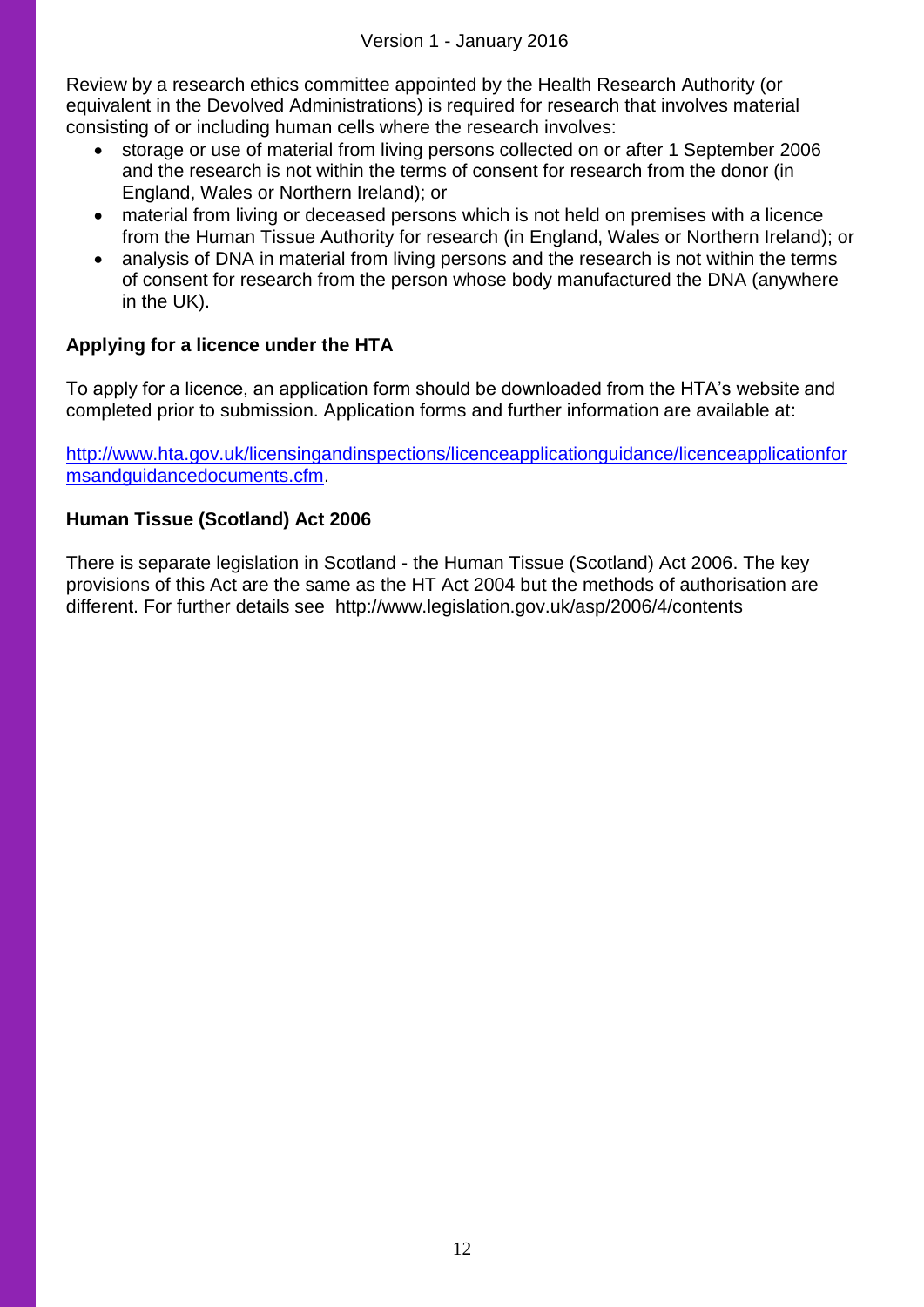# Part B: The Academy of Medical Sciences report on Animals Containing Human **Material**

# **Scope and purpose**

The Academy of Medical Sciences published its report on Animals Containing Human Material, in July 2011<sup>19</sup>. This considered how human material is used in animal experiments and the associated ethical issues and regulations.

### **Government response to the AMS report**

The Home Office, HFEA and Department of Health have accepted the recommendations set out in the AMS report and have agreed to work together to ensure a smooth regulatory process for UK investigators.

# **Classification of experiments involving animals containing human material (ACHM)**

The AMS report proposed that experiments involving animals containing human material (ACHM) could usefully be classified into three categories.

### **Category 1**

Category 1 covers the great majority of ACHM experiments which do not present issues beyond those of the general use of animals in research. The AMS recommended that these experiments should be subject to the same oversight and regulation under ASPA as other animal research.

The following types of Category 1 experiment are technically feasible and currently licensed and carried out under ASPA:

- The breeding and use of protected animals that have been genetically modified by the insertion of human DNA, usually single genes, or small numbers of related genes, but occasionally parts of or whole chromosomes, to produce models of human disease. The DNA is introduced into mouse embryonic stem cells and embryos derived from these are created *in vitro* then implanted into the uterus of adult mice. The offspring produced contain the DNA of interest and its functional effects and control can be studied in an *in vivo* environment.
- The insertion of human cancer cells to grow and spread in protected animals to study disease. Mice, often with defective immune systems, are used so that the human cells can grow, usually under the skin or in other organs, and the cancer cells and the disease can be studied in an *in vivo* environment. Drugs may be tested to kill the cancer cells and cure the disease.
- The creation of genetically altered mice which express human antibody genes, or mouse antibody genes modified to contain human parts. The resulting antibodies have the same specificity as human antibodies and may be produced in large amounts to be used therapeutically in humans e.g. to treat cancers and rheumatoid arthritis.

<sup>19</sup> <http://www.acmedsci.ac.uk/p99puid222.html>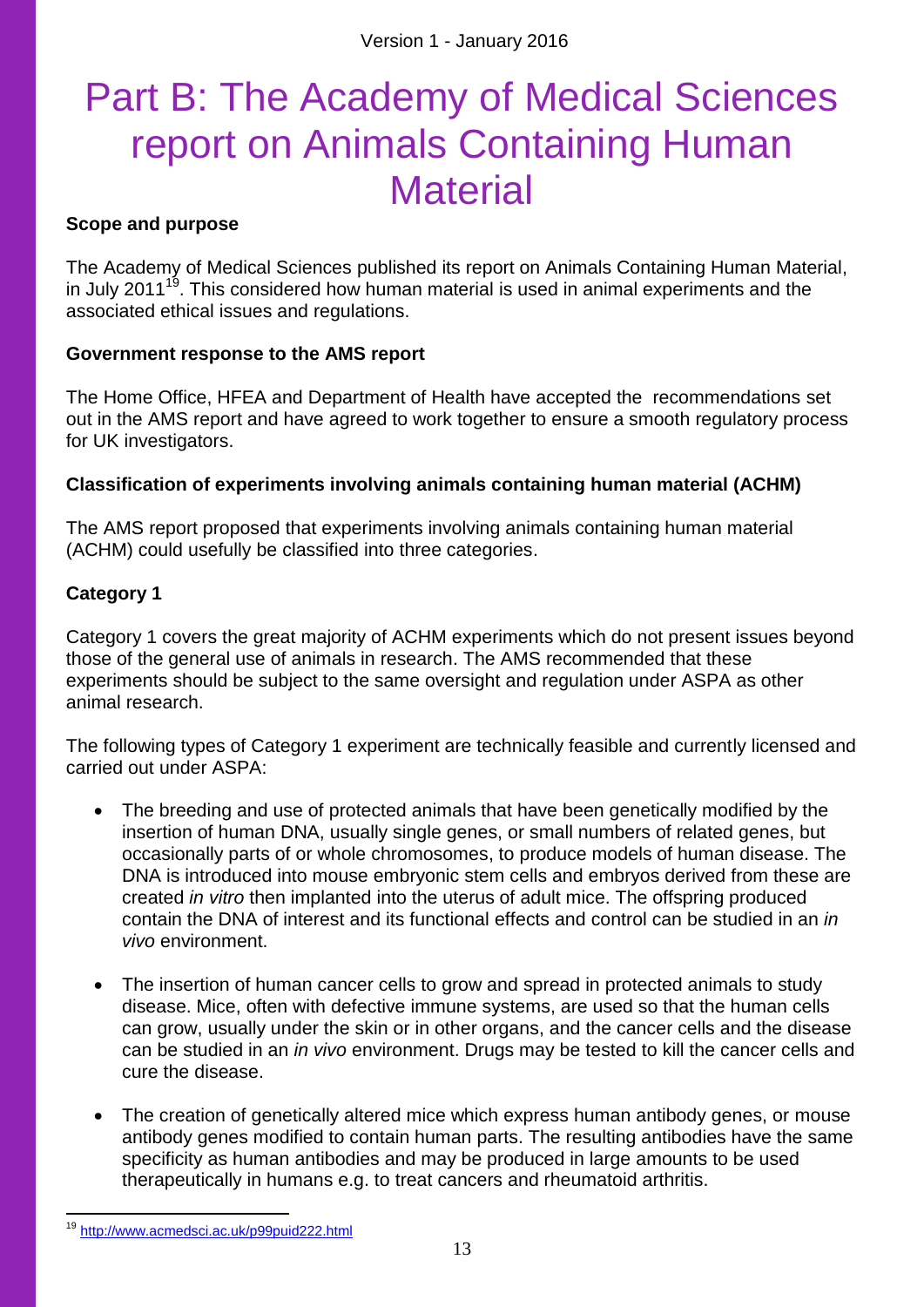- The modification of mice to carry functioning cells, tissues, and/or 'organoids' (structures resembling organs, particularly of the immune system). These are commonly used animal models in biomedical research. Examples include mice modified to contain elements of the immune system including structures resembling lymphoid organs such as lymph nodes and thymus.
- The reproduction of key parts of the human blood-producing haemopoeitic system in mice to generate functional human blood cells *in vivo* for the study of blood producing mechanisms and blood disorders such as anaemia and leukaemia.
- The study of infectious diseases such as HIV and malaria using mice containing human cells susceptible to infection (mouse cells are not susceptible). Humanised mice are being used to study pathogenesis and vaccination protocols for these and other diseases.
- In similar fashion, animal models of autoimmune diseases such as diabetes and rheumatoid arthritis have been established. The advent of regenerative medicine techniques has led to the use of mouse models for pre-clinical studies of human cell lineages derived from embryonic stem cells. These are used to test the development and function of the cells and their possible problems before studies are carried out in humans.

# **Category 2**

Category 2 would currently include research involving:

- substantial modification of an animal's brain that may make the brain function potentially more 'human-like', particularly in large animals;
- experiments that may lead to the generation or propagation of functional human germ cells in animals;
- experiments that could be expected to significantly alter the appearance or behaviour of animals, affecting those characteristics that are perceived to contribute most to distinguishing our species from our close evolutionary relatives; and
- experiments involving the addition of human genes or cells to non-human primates (NHPs).

The AMS recommended that these types of ACHM research may be permissible, subject to a positive harm/benefit assessment and additional specialist scrutiny by a national expert body (see below).

# **Category 3**

Category 3 covers a very narrow range of experiments which the AMS suggested should not, for now, be licensed because they either lack compelling scientific justification or raise very strong ethical concerns.

The AMS recommended that the list of such experiments should, at present, include:

• allowing the development of an embryo, formed by pre-implantation mixing of NHP and human embryonic or pluripotent stem cells, beyond 14 days of development or the first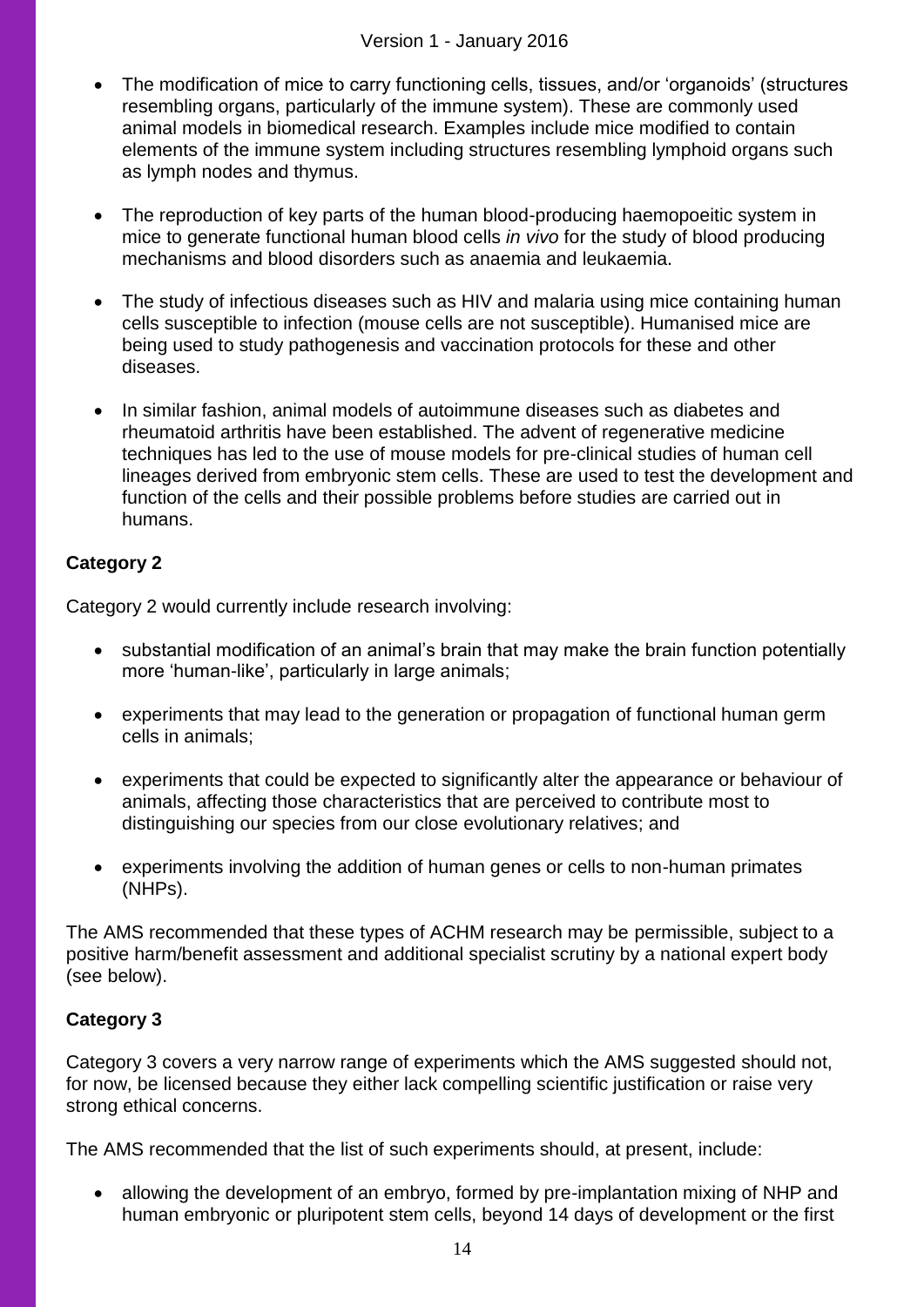signs of primitive streak development (whichever occurs first); unless there is persuasive evidence that the fate of the implanted (human) cells will not lead to 'sensitive' phenotypic changes in the developing fetus;

- transplantation of sufficient human-derived neural cells into an NHP as to make it possible, in the judgement of the national expert body, that there could be substantial functional modification of the NHP brain, such as to engender 'human-like' behaviour. Assessing the likely phenotypic effect of such experiments will be informed by prior work on other species (possibly including stem cell transfer between NHPs) or by data on the effects of 'graded' transplantation of human cells into NHPs; and
- breeding of animals that have, or may develop, human derived germ cells in their gonads, where this could lead to the production of human embryos or true hybrid embryos within an animal.

The AMS recommended that the list of such experiments should be kept under continuous review by the proposed national expert body (see below).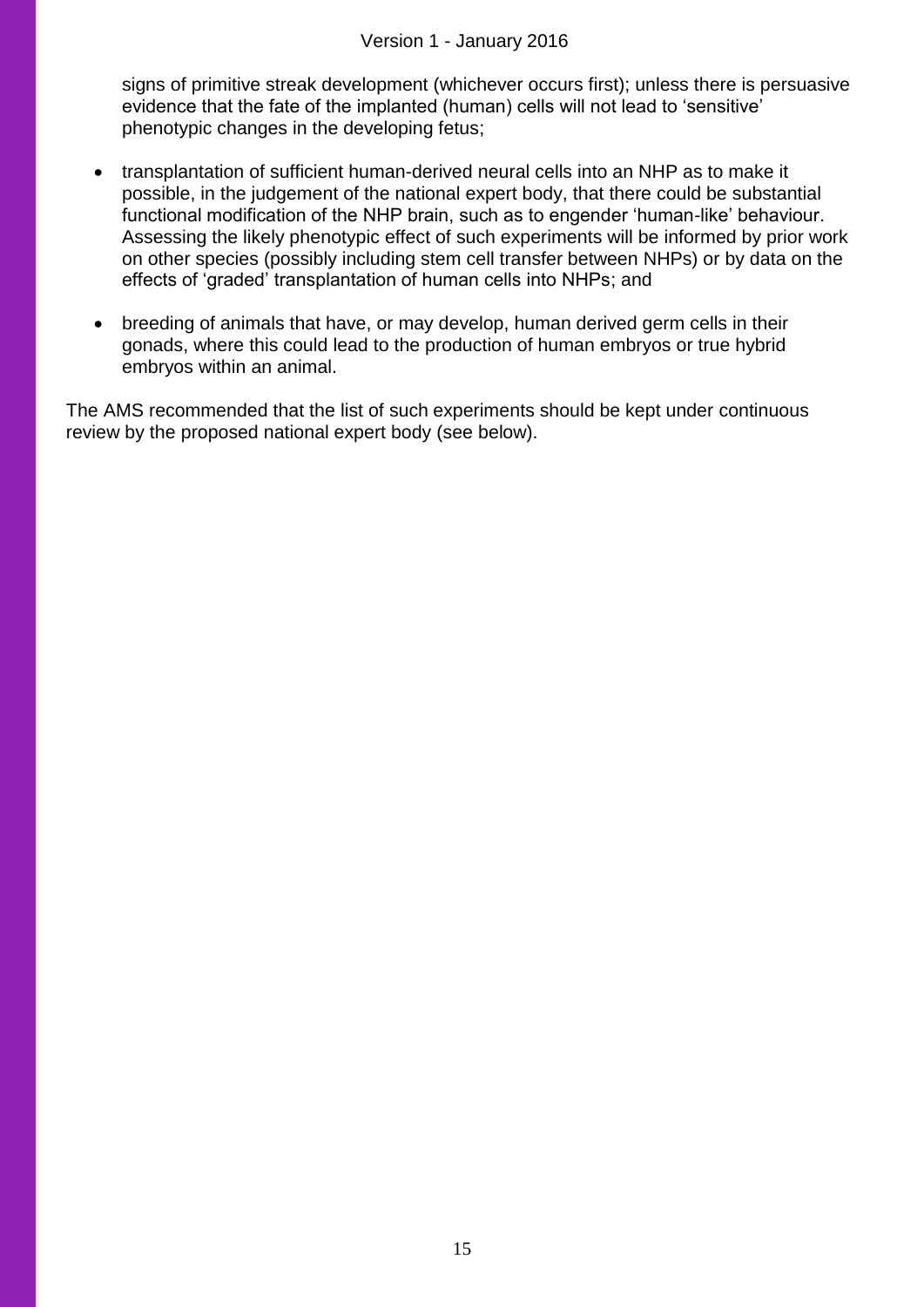# Part C: Regulatory pathways for different types of research involving the use of human material in animals

# **Regulation of category 1 experiments**

All Category 1 experiments currently carried out *in vivo* come under ASPA either due to the effect on the animal source of the cells/tissues; on the recipient animal; or on the potential animal offspring.

# **Regulation of category 2 experiments**

Category 2 experiments will only be regulated solely under ASPA if they do not involve human embryos, or human gametes.

Experiments involving human embryos, human gametes that will be used to create an embryo, or human admixed embryos in which the human component is predominant will also require authorisation by the HFEA.

Where the necessary authorisation is unclear or uncertain, advice should be sought from both the HFEA and Home Office. In such cases, the HFEA and Home Office will liaise to determine what regulatory framework(s) are appropriate and advise the research body accordingly.

In all cases advice will also be sought from the Animals in Science Committee (see below).

Note that, where human tissues and cells are being stored for research 'in connection with disorders, or the functioning, of the human body', before they are transplanted into a recipient species, a Human Tissues Act (HTA) licence for storage may be required.

# **Regulation of Category 3 experiments**

Projects that fall into Category 3, or could do so, will always undergo detailed scrutiny by the Home Office and the HFEA and advice will also be sought from the Animals in Science Committee. An application for a licence from the Human Fertilisation and Embryology Authority (HFEA) would be required if human or human admixed embryos can be created.

# **Animals in Science Committee (ASC)**

The Animals in Science Committee (ASC) is an independent non-departmental public body. It is responsible for providing impartial, balanced and objective advice to the Secretary of State (Home Office) and to local animal welfare and ethical review bodies (AWERBs, see below) on issues relating to ASPA and the use of animals in scientific procedures. This advice is not binding.

Applications for project licences under ASPA which raise novel or contentious issues, or are likely to give rise to serious societal concerns, will be referred automatically to the Animals in Science Committee for advice. These will include applications involving experiments falling into ACHM Categories 2 and 3 and, where necessary, ACHM Category 1. The ASC will also act as the national expert body envisaged by the Academy of Medical Sciences.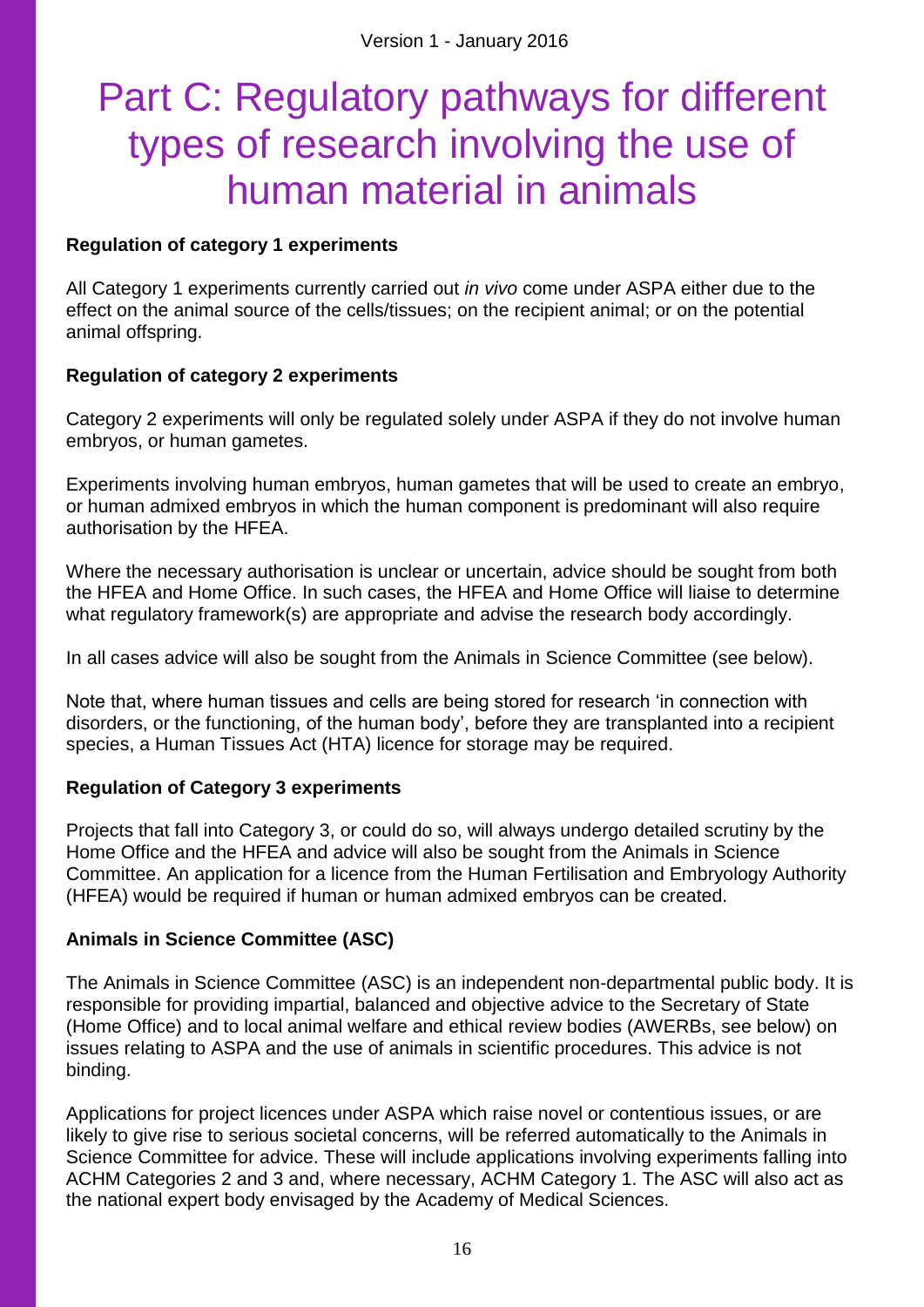In carrying out its work the committee must consider both the legitimate requirements of science and industry and the protection of animals from avoidable suffering and unnecessary use in scientific procedures. Its members are appointed according to their skills, expertise and experience and not to represent any organisation or interest group. They are expected to work in the public interest.

The committee's members have wide-ranging expertise, including in the welfare of animals, veterinary science and neuroscience research. The Committee also includes lay members with an interest in the ethical issues arising from the use of animals in scientific research. The Committee can co-opt members with particular expertise to assist in its consideration of more specialised issues.

# **Animal welfare and ethical review bodies (AWERBs)**

Every establishment licensed under ASPA must have an animal welfare and ethical review body (AWERB). The AWERB must comprise (as a minimum) at least one person responsible for overseeing the welfare and care of the animals kept at the establishment<sup>20</sup> and, in the case of a scientific procedure establishment, a scientific member. The AWERB must also take advice from a veterinary surgeon with expertise in laboratory animal medicine<sup>21</sup> and is encouraged to take into account the views of people who do not have responsibilities under ASPA, as well as someone who is independent of the establishment.

The roles of the AWERB include the following:

- providing a forum for discussion and development of ethical advice to the establishment licence holder on all matters related to animal welfare, care and use at the establishment; and
- reviewing all applications for new project licences and amendments to existing licences from a local perspective, consider how the 3Rs are being applied and advise the establishment licence holder on the acceptability of proposals, bringing local knowledge and local expertise to bear.

<sup>&</sup>lt;sup>20</sup> Named Animal Care and Welfare Officer (NACWO)

<sup>&</sup>lt;sup>21</sup> Named Veterinary Surgeon (NVS)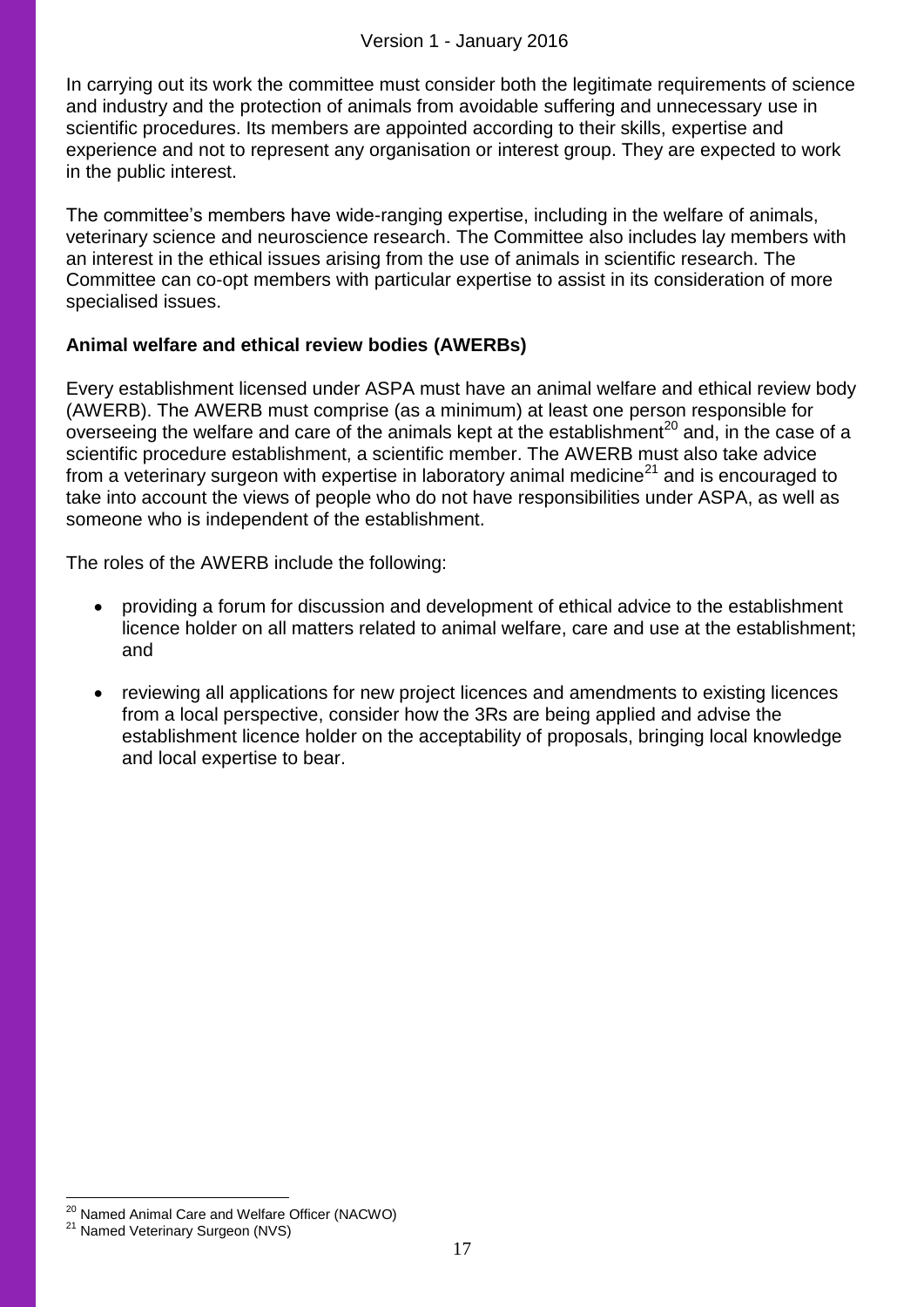# Part D: Contacts

*Home Office* Animals in Science Regulation Unit, 1<sup>st</sup> floor Peel Building, 2 Marsham Street, London SW1P 4DF Tel: 020 7035 0454 <https://www.gov.uk/research-and-testing-using-animals>

*HFEA* Human Fertilisation and Embryology Authority, Finsbury Tower, 103-105 Bunhill Row, London EC1Y 8HF Tel: 020 7291 8200 Email: [enquiriesteam@hfea.gov.uk](mailto:enquiriesteam@hfea.gov.uk)

*HTA* Human Tissue Authority, 151 Buckingham Palace Road, London SW1W 9SZ Tel: 020 7269 1900 Email: [enquires@hta.gov.uk](mailto:enquires@hta.gov.uk)

*Animals in Science Committee* 1<sup>st</sup> floor Peel Building 2 Marsham Street London SW1P 4DF Tel: 020 7035 4776 Email: [asc.secretariat@homeoffice.gsi.gov.uk](mailto:asc.secretariat@homeoffice.gsi.gov.uk)

*Health Research Authority* Skipton House 80 London Road London SE1 6LH Tel: 020 797 22545 Email: [contact.hra@nhs.net](mailto:contact.hra@nhs.net)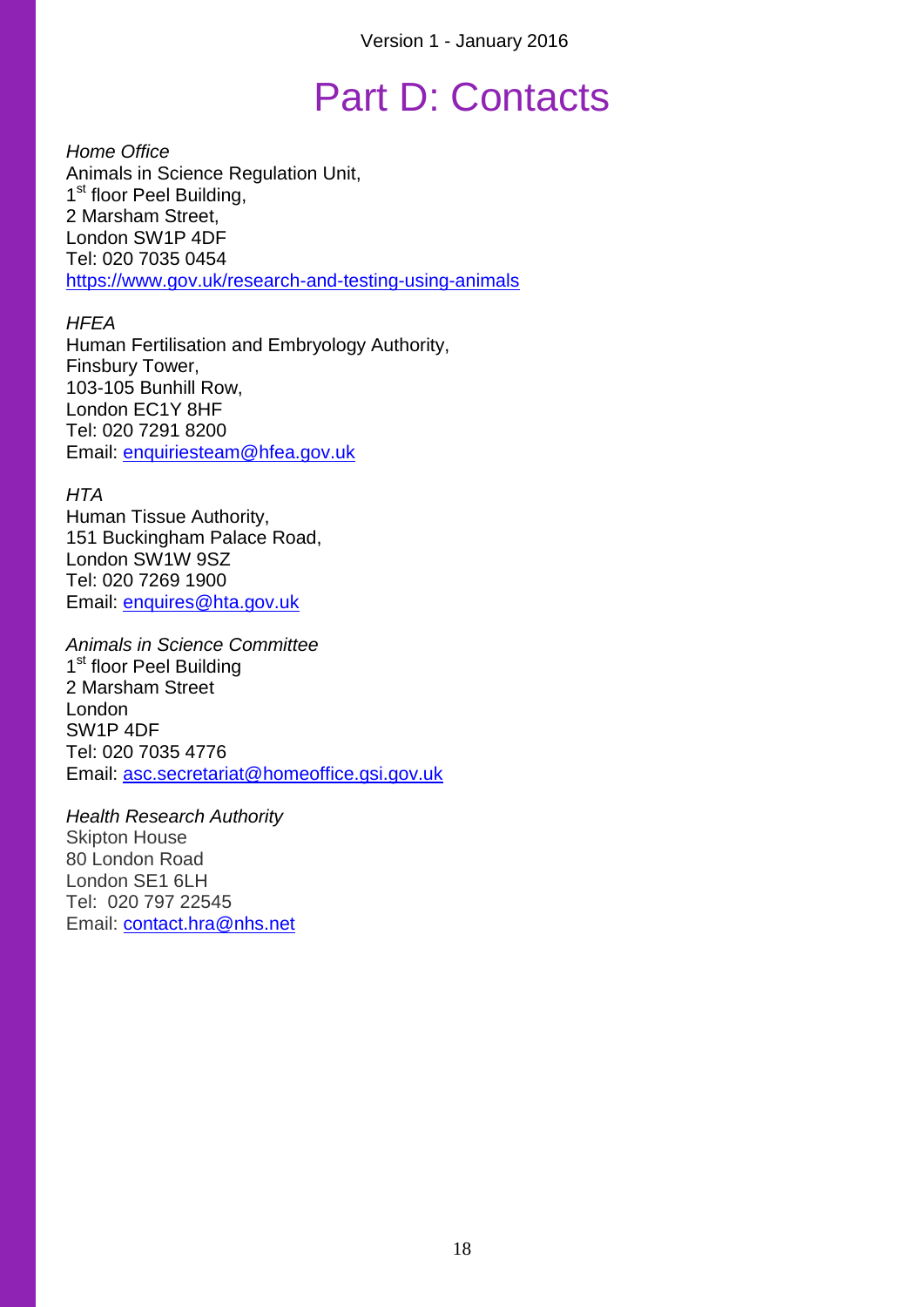# Part E: Glossary

# **ASPA**

Animals (Scientific Procedures) Act 1986. ASPA as (amended by SI 2012/3039) transposes European Directive 2010/63/EU on the protection of animals used for scientific purposes. ASPA (as amended) came into force on 1 January 2013.

# **Animals in Science Regulation Unit (ASRU)**

The Home Office unit responsible for implementation of the Animals (Scientific Procedures) Act 1986 in England, Scotland and Wales.

### **Chimaera**

A biological entity composed of two or more genetically distinct types of cells.

# **Department of Health, Social Services and Public Safety Northern Ireland (DHSSPSNI)**

The department responsible for the implementation of the Animals (Scientific Procedures) Act 1986 in Northern Ireland.

### **Human admixed embryo**

Embryo created using cells of both human and animal origin, where the human DNA is predominant (see also Part A of this document).

# **Human Fertilisation and Embryology Act 1990**

The Human Fertilisation and Embryology Act 1990, as amended by the Human Fertilisation and Embryology Act 2008.

This Act regulates: (i) fertility treatments involving the creation of human embryos outside the body and/or the use of donated human gametes (sperm and eggs) and embryos, (ii) the donation, procurement, testing, process, preservation, storage and distribution of human gametes and embryos intended for human application and (iii) the creation, storage and use of human embryos and human admixed embryos for research purposes. The 1990 Act came into force on 1 August 1991. The amendments made by the 2008 Act came into force on 1 October 2009.

# **Human Fertilisation and Embryology Authority**

The UK wide regulatory body for activities covered by the Human Fertilisation and Embryology Act 1990, as amended.

# **Human Tissue Act 2004**

The Human Tissue Act 2004 (the HT Act) is the legal framework in England, Wales and Northern Ireland regulating the storage and use of human organs and tissue from the living, and the removal, storage and use of tissue and organs from the deceased, for health-related purposes and public display.